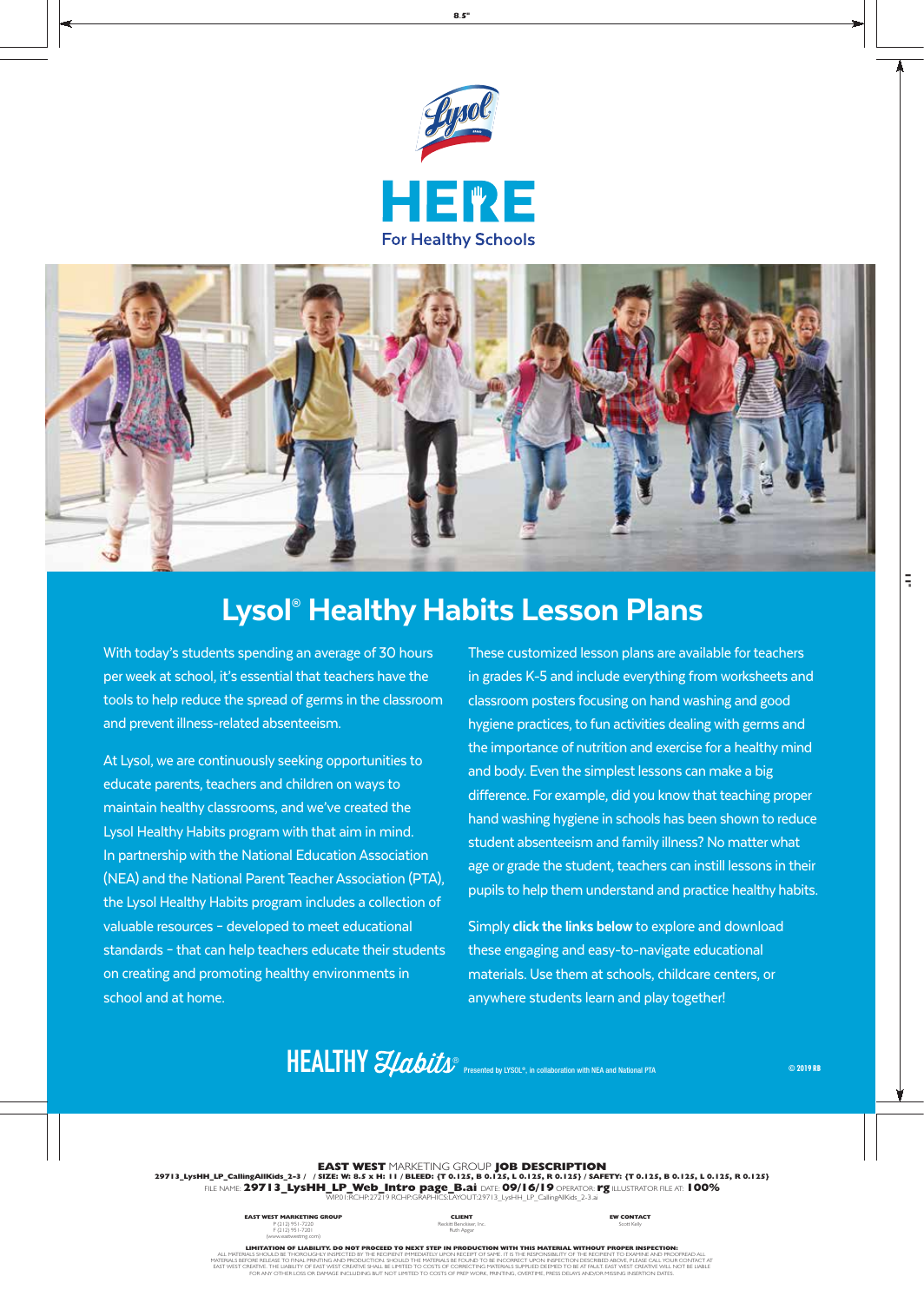**Grades**





# HEALTHY HABITS

# HAND SHING

# THE BIG IDEA:

**Students will learn that tiny germs can be spread both in the air and on surfaces. Without practicing healthy habits, such as handwashing, we risk getting sick. In this lesson, students will learn about the reasons we wash our hands, the correct way to wash our hands, and how to promote handwashing.**

# **HEALTHY HABITS**

**Presented by Lysol® in collaboration with NEA and National PTA.**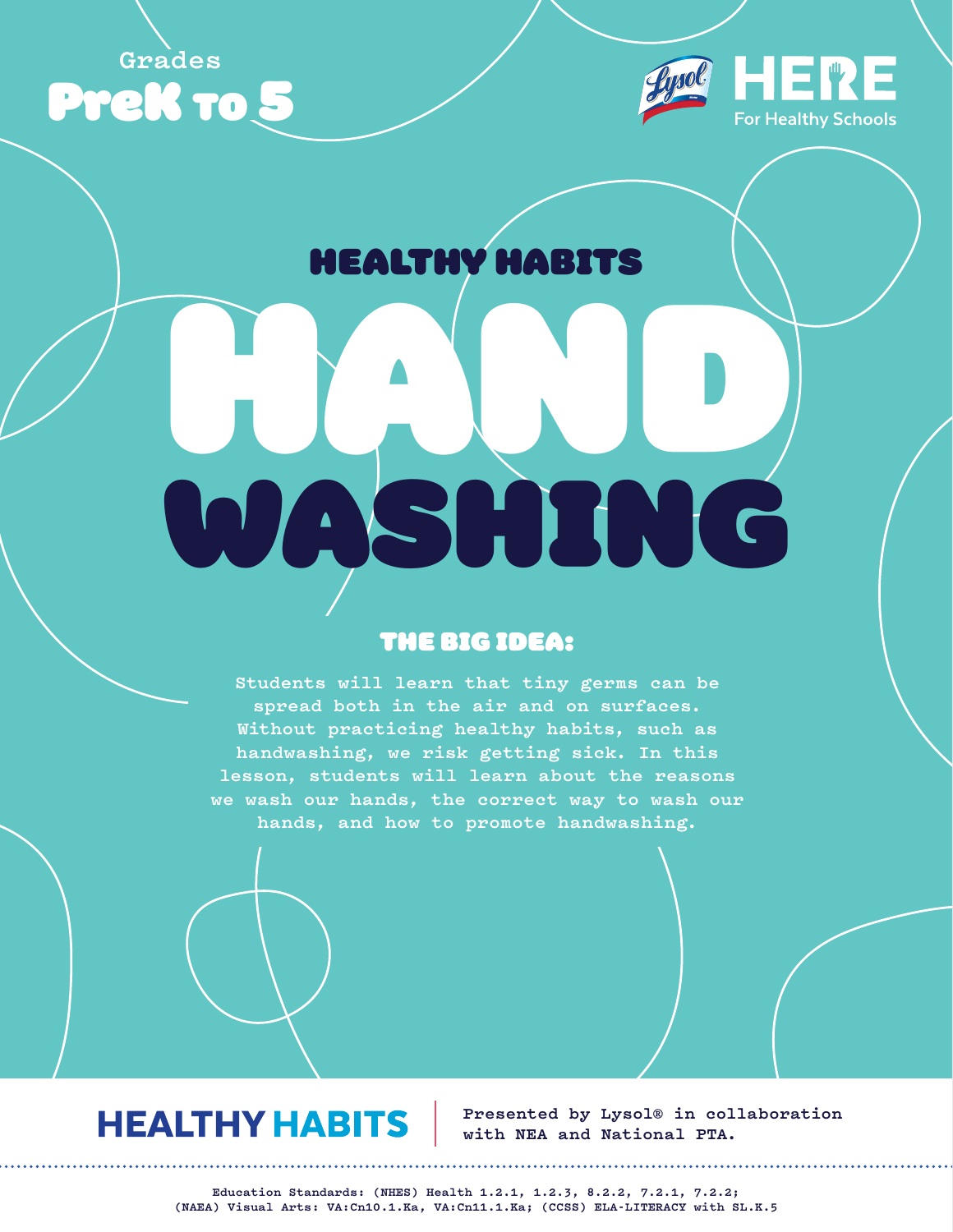

## Goals and Skills

#### Students Will:

- Understand that germs can be spread by coughing, sneezing, or touching
- Understand that one way to help prevent the spread of germs is by handwashing
- Learn the correct procedure for washing hands
- Learn when we should wash our hands

#### Supplies and Preparation

- One bowl of water per child
- Ground black pepper
- Dish soap
- Poster paper
- Art supplies
- Video recording device (extension activity)

#### Background for Teachers

Visit the CDC's Handwashing: Clean Hands Save Lives page to learn more about the spread of COVID-19 and the importance of handwashing. <https://www.cdc.gov/handwashing/index.html>

## Instruction Steps

**Explain.** Washing our hands is one of the best things we can do to avoid getting ourselves or others sick. When we do not wash our hands, we spread our germs, which can make us and others sick. These germs spread quickly from one person to another through little droplets when someone coughs, sneezes, or talks. If we touch our eyes, nose, or mouth, these droplets can enter our bodies and make us sick. When we touch different surfaces with our hands, we are also spreading our germs. These germs can remain on a surface from a few hours to several days.

**Discuss.** Mimic the proper handwashing steps with your hands. Have students follow along with their hands.

- Wet your hands with water and apply enough soap to be able to cover your hands
- Rub the palms of your hands together. Be sure to include in between and behind your fingers. Rub your hands together for at least 20 seconds (enough time to sing "Happy Birthday" twice).
- Rinse your hands with water
- Dry your hands with a paper towel and use a towel to turn off the faucet

[https://www.who.int/gpsc/clean\\_hands\\_protection/en/](https://www.who.int/gpsc/clean_hands_protection/en/)

It is especially important that we remember to wash our hands during these important times:

- Before, during, and after preparing food
- Before eating food
- After using the bathroom
- After blowing your nose, coughing, or sneezing
- $\cdot$  After touching an animal, animal feed, or animal waste
- After handling pet food or pet treats
- After touching garbage

Create. To teach students about the importance of handwashing and stopping the spread of germs, complete the following science experiment:

- Fill a bowl with water and add ground black pepper to the top of it
- Tell students to think of the pepper as the germs that get on our hands